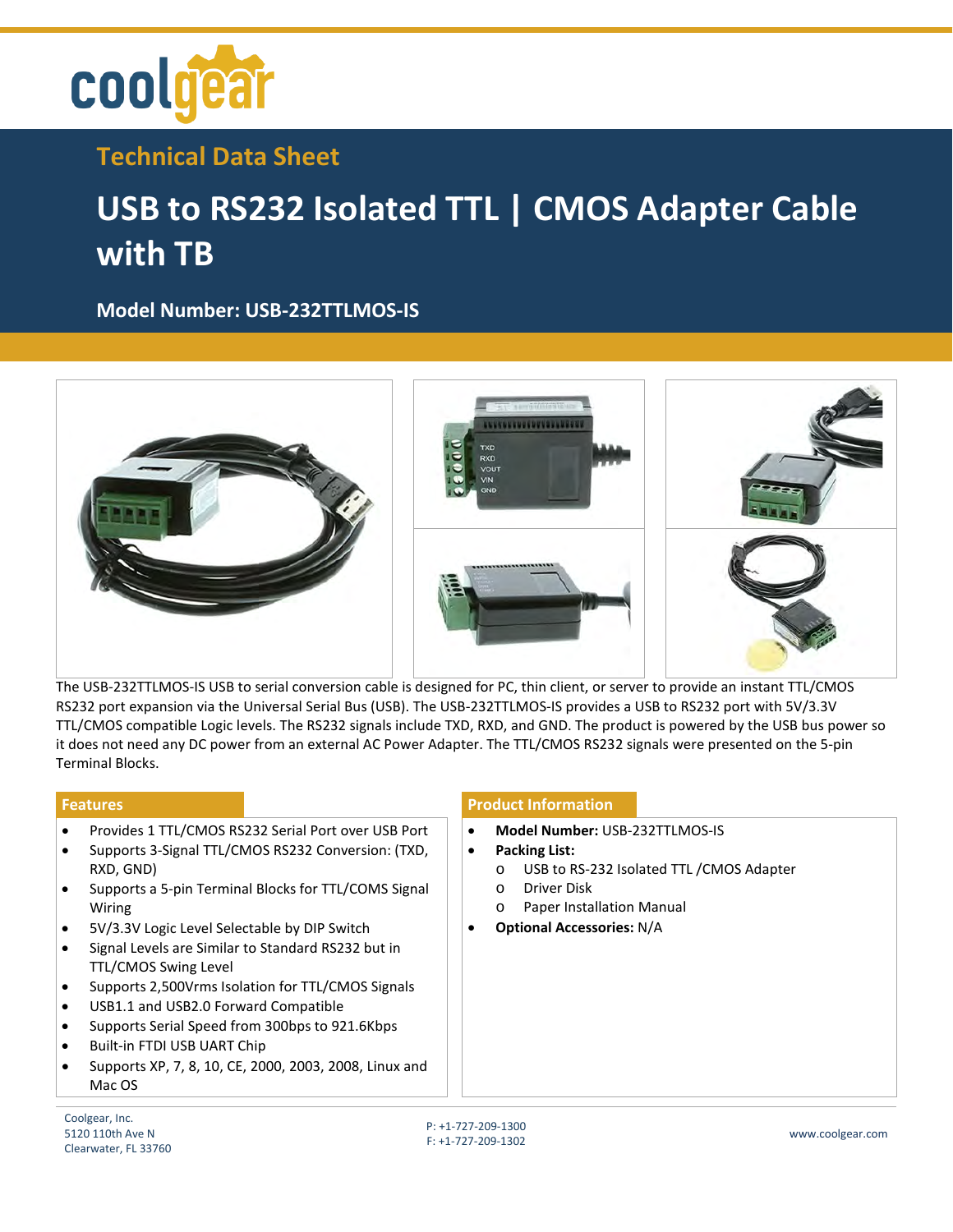

| <b>Specifications</b>        |                                                                                                                        |  |
|------------------------------|------------------------------------------------------------------------------------------------------------------------|--|
| <b>OVERVIEW</b>              |                                                                                                                        |  |
| Product Type                 | USB to TTL / CMOS Serial Port                                                                                          |  |
| Isolation                    | 2500Vrms                                                                                                               |  |
| Mountable                    | N/A                                                                                                                    |  |
| Construction                 | Plastic                                                                                                                |  |
| Applications                 | Data Centers, Automotive peripheral installation, Machine Equipment, Kiosk, Office, and others                         |  |
| <b>CONNECTIONS</b>           |                                                                                                                        |  |
| USB Type-A                   | To host computer                                                                                                       |  |
| <b>Terminal Block</b>        | 5 wire terminal                                                                                                        |  |
| <b>POWER REQUIREMENTS</b>    |                                                                                                                        |  |
| Power                        | Bus powered, no external power required                                                                                |  |
| Input                        | +2.5V or +1.8V DC Power Input Required on the 5-pin Terminal Blocks in case of Supporting 2.5V or<br>1.8V Logic Levels |  |
| <b>PIN CONFIGURATION</b>     |                                                                                                                        |  |
| Pin 1                        | TXD (Output)                                                                                                           |  |
| Pin 2                        | RXD (Input)                                                                                                            |  |
| Pin 3                        | VOUT (Output TTL / CMOS Power)                                                                                         |  |
| Pin 4                        | VIN (Input TTL / CMOS Power)                                                                                           |  |
| Pin 5                        | GND (Ground for TTL / CMOS)                                                                                            |  |
| <b>ENVIRONMENTAL</b>         |                                                                                                                        |  |
| <b>Operating Temperature</b> | -40 to 85°C (-40 TO 185°F)                                                                                             |  |
| <b>Operating Humidity</b>    | 5 to 95% RH                                                                                                            |  |
| <b>Storage Temperature</b>   | -40°C to 85°C (-4 TO 185°F)                                                                                            |  |
| <b>PHYSICAL</b>              |                                                                                                                        |  |
| <b>Total Length</b>          | 8ft 3in.                                                                                                               |  |
| Cable Length                 | 8ft.                                                                                                                   |  |
| Adapter LxWxH                | 1.77"(L)x1.65"(W)x1.15"(H) (4.49 x 4.18 x 2.20 cm)                                                                     |  |
| Weight                       | 3.7 <sub>oz</sub>                                                                                                      |  |
| <b>OS SUPPORT</b>            |                                                                                                                        |  |
| Windows                      | Windows 2000, 2003, CE, Vista, Windows 7, and Windows 8                                                                |  |
| Other                        | Linux and Mac OS 10.X                                                                                                  |  |
| <b>WARRANTY</b>              |                                                                                                                        |  |
| <b>Warranty Period</b>       | 1 year from date of purchase                                                                                           |  |